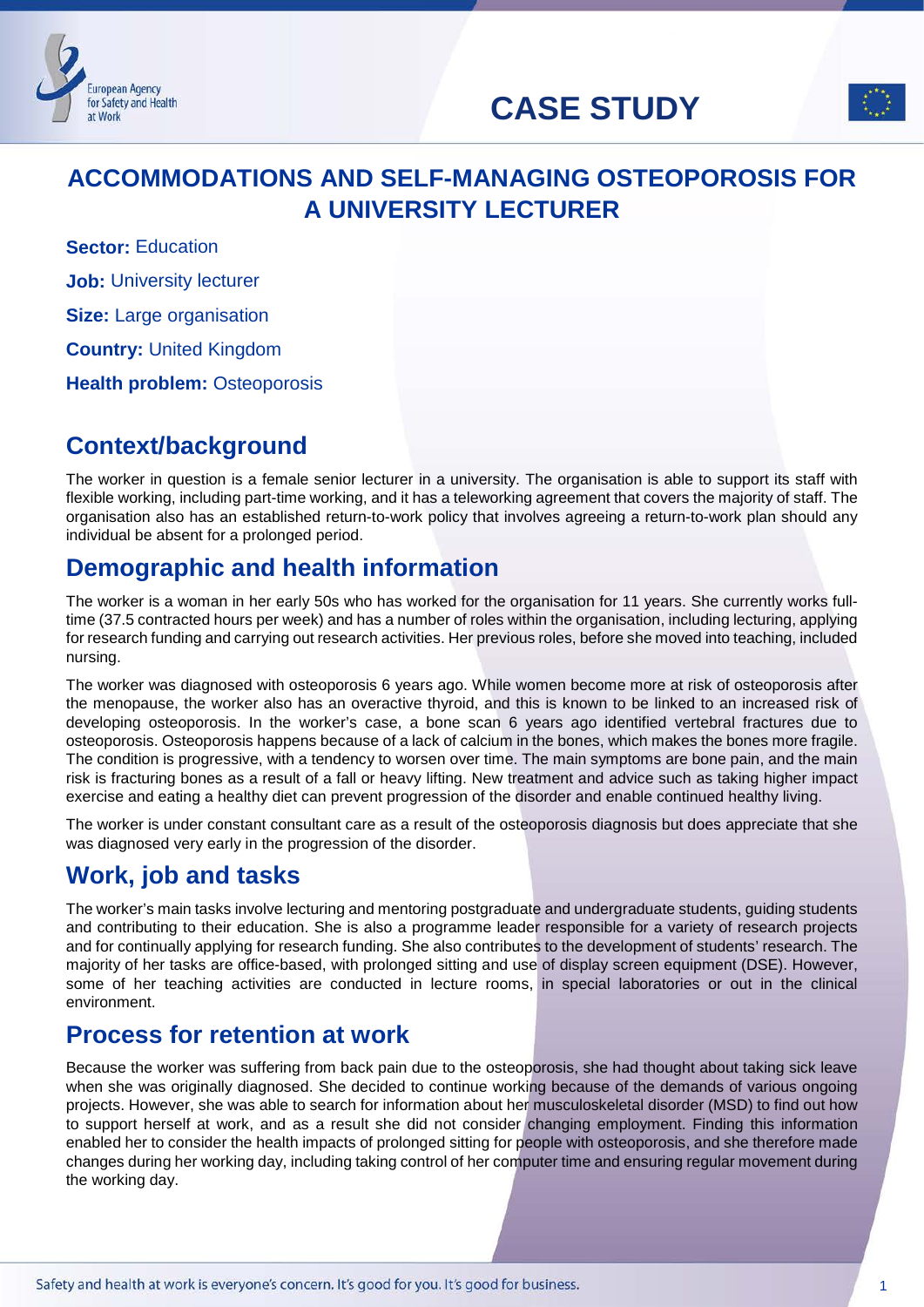### **Support given and by whom**

The worker sees her specialist osteoporosis consultant every 3 years and a specialist osteoporosis nurse annually. Continued support is provided by her general practitioner medical team.

In addition to adopting healthy lifestyle behaviours, the worker also found an excellent Pilates teacher, who has enabled her to increase her core strength to try and prevent future fractures. Her medical team have been impressed with Pilates as a means of increasing strength and protecting the bones from further damage.

The worker did tell her line manager about her diagnosis but has not required further input from him. Other colleagues have also been told, and because of this she is not allowed to carry heavy items. However, she reports that most of the support she receives is from family (her daughter motivates her to continue exercising and working).

### **Workplace changes**

#### *Tools and equipment*

No particular tools were required by the worker and she continues to work with the same DSE.

#### *Workplace*

While no workplace changes were made, the worker did highlight that she is not comfortable stretching in the openplan office where she works. However, she does have access to a restroom and an on-site gym facility should she wish to use them.

#### *Tasks*

There has been no need to change her work tasks, but she is more aware of activities that may put her at increased risk, such as lifting heavy items and sitting for prolonged periods. Colleagues are happy to help her with any such lifting.

#### *Work travel*

Her work travel has been modified; she now prefers to complete her commute, which is by car, with a 10-minute walk. She achieves this by parking her car a couple of miles away from her workplace. This helps to introduce movement into her daily routine.

#### *Working time*

The worker's working hours were not modified, and she continues to work full-time. However, she does have some flexibility in where she works and, when she can take advantage of it, teleworking (at home) enables her to work and take breaks to stretch every 30 minutes.

Her main difficulty at work is the amount of DSE work required to carry out her role. She has been self-managing screen time and has introduced regular screen breaks to ensure that she is able to move.

#### *Health and safety risks identified*

Prolonged working with DSE has been identified as a risk factor, and recommendations have included taking control of computer time and building in rest breaks. This is supported in the organisation by the use of online risk assessments.

Heavy lifting and carrying are considered a major risk factor, so the worker seeks help if any loads need to be manoeuvred.

#### *Ease or difficulty of implementing the advice*

While complying with the DSE regulations is important in relation to good posture and creating opportunities for movement in the workplace, the individual worker has to be able to control their work tasks and thus their screen time. For individuals using DSE, it is set down in legislation that they should take screen breaks before the onset of discomfort or fatigue. If someone feels uncomfortable, they should be able to stand up and move around.

The worker found that doing Pilates helped her, and she feels that this has been an important adjustment in her life to delay the progression of the osteoporosis. She has also increased the amount of walking she does between her parked car and her office. This has been an easy change for her to make, as the worker understands the importance of physical activity in maintaining general health.